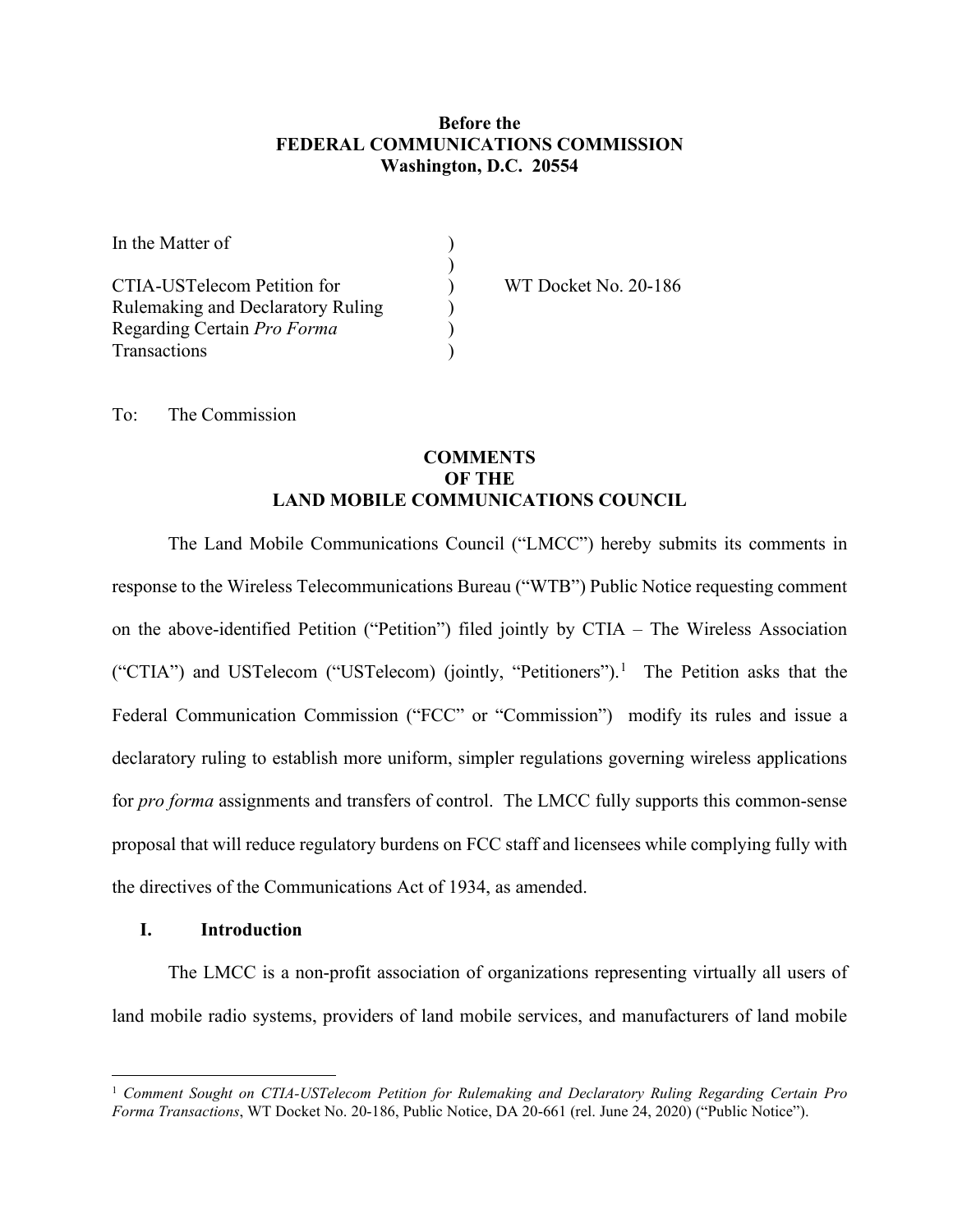radio equipment. The LMCC acts with the consensus and on behalf of the vast majority of public safety, business, industrial, transportation, and private commercial radio users, as well as a diverse group of land mobile service providers and equipment manufacturers. Membership includes the following organizations:

- American Association of State Highway and Transportation Officials ("AASHTO")
- American Automobile Association ("AAA")
- American Petroleum Institute ("API")
- Association of American Railroads ("AAR")
- Association of Public-Safety Communications Officials-International, Inc. ("APCO")
- Aviation Spectrum Resources, Inc. ("ASRI")
- Enterprise Wireless Alliance ("EWA")
- Forest Industries Telecommunications ("FIT")
- **Forestry-Conservation Communications Association ("FCCA")**
- Government Wireless Technology & Communications Association ("GWTCA")
- **International Association of Fire Chiefs ("IAFC")**
- International Municipal Signal Association ("IMSA")
- **MRFAC, Inc. ("MRFAC")**
- Telecommunications Industry Association ("TIA")
- The Monitoring Association ("TMA")
- Utilities Technology Council ("UTC")
- Wireless Infrastructure Association ("WIA")

These organizations work with their members to educate them regarding FCC licensing requirements and thereby promote the timely filing of applications that are consistent with applicable FCC rules. Clarifying and simplifying the *pro forma* assignment and transfer rules as proposed in the Petition would facilitate that effort.

# **II. The Current Rules Governing** *Pro Forma* **Assignment and Transfer of Control Applications for Wireless Services Are Burdensome and Do Not Contribute to Fulfillment of the Commission's Oversight Responsibilities**

*Pro forma* assignments and transfers of control, by definition, involve only non-substantial changes in the ownership of wireless licenses. They can occur, for example, when the 100% shareholder of a license assigns the authorization from the company to the shareholder individually or to a trust controlled by the shareholder for estate planning purposes. These types of changes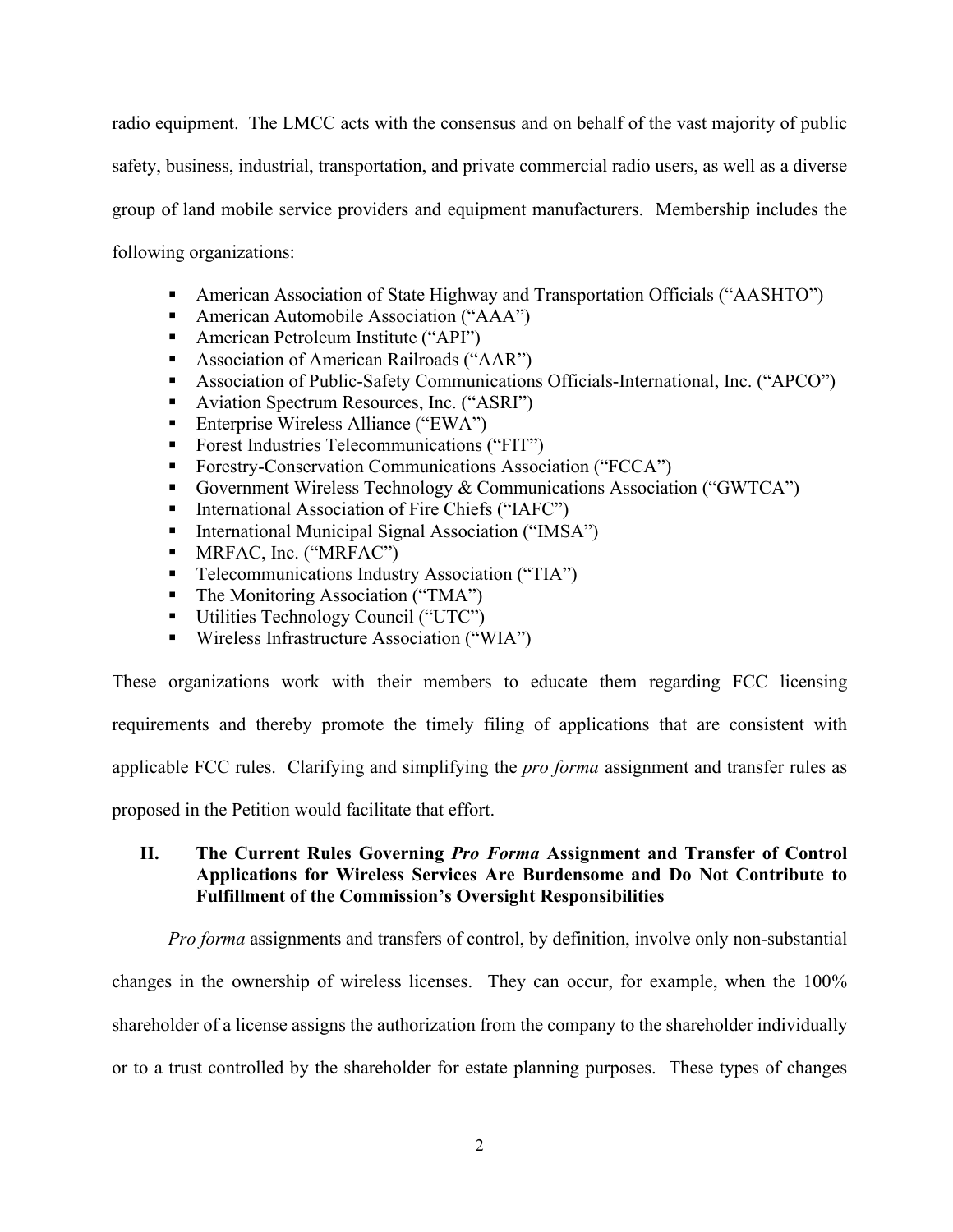frequently arise in the context of an internal reorganization of a licensee entity, often triggered by tax or other considerations entirely unrelated to the FCC licenses. A new subsidiary may be interjected to hold the stock of a licensee entity although the new subsidiary has the same ownership as the licensee. Similarly, assets, including FCC licenses, may be moved from one subsidiary to another, both of which have the same controlling entity.<sup>[2](#page-2-0)</sup>

While these activities can take place in entities of any size or complexity, they are more common in very large enterprises with multiple subsidiaries. Most LMCC members represent some number of large entities that are not in the telecommunications business. They hold private licenses issued most frequently under Parts 90 and 101 of the FCC rules that are used to support their primary, non-communications activities and do not provide commercial communications service to third parties. These licensees typically do not hold FCC authorizations that require them to file an FCC Form 602, Ownership Disclosure Information. Since the FCC does not inquire into the ownership when the licenses are issued initially, it is not intuitive to these companies that the Commission must grant prior approval if there is even a *pro forma* change in the internal structuring of the organization.

The Petition describes in detail the burden these non-substantive assignment and transfer applications can involve, both for the licensee and the FCC. They can require the submission of multiple, sometimes hundreds of forms that the applicant must prepare and FCC staff must process. The cost can be considerable, particularly for private wireless licensees that typically hold sitebased FCC authorizations rather than geographic licenses. Very large private enterprises often hold hundreds or even thousands of licenses. The application processing fee for each additional Part 90

<span id="page-2-0"></span><sup>2</sup> *See, e.g.*, *Questions & Answers Regarding Private Wireless Licensees' Obligations Under Section 310(d) of the Communications Act of 1934*, Federal Communications Commission Fact Sheet (rel. Sept 19, 2000); *erratum* (rel. Oct. 25, 2000).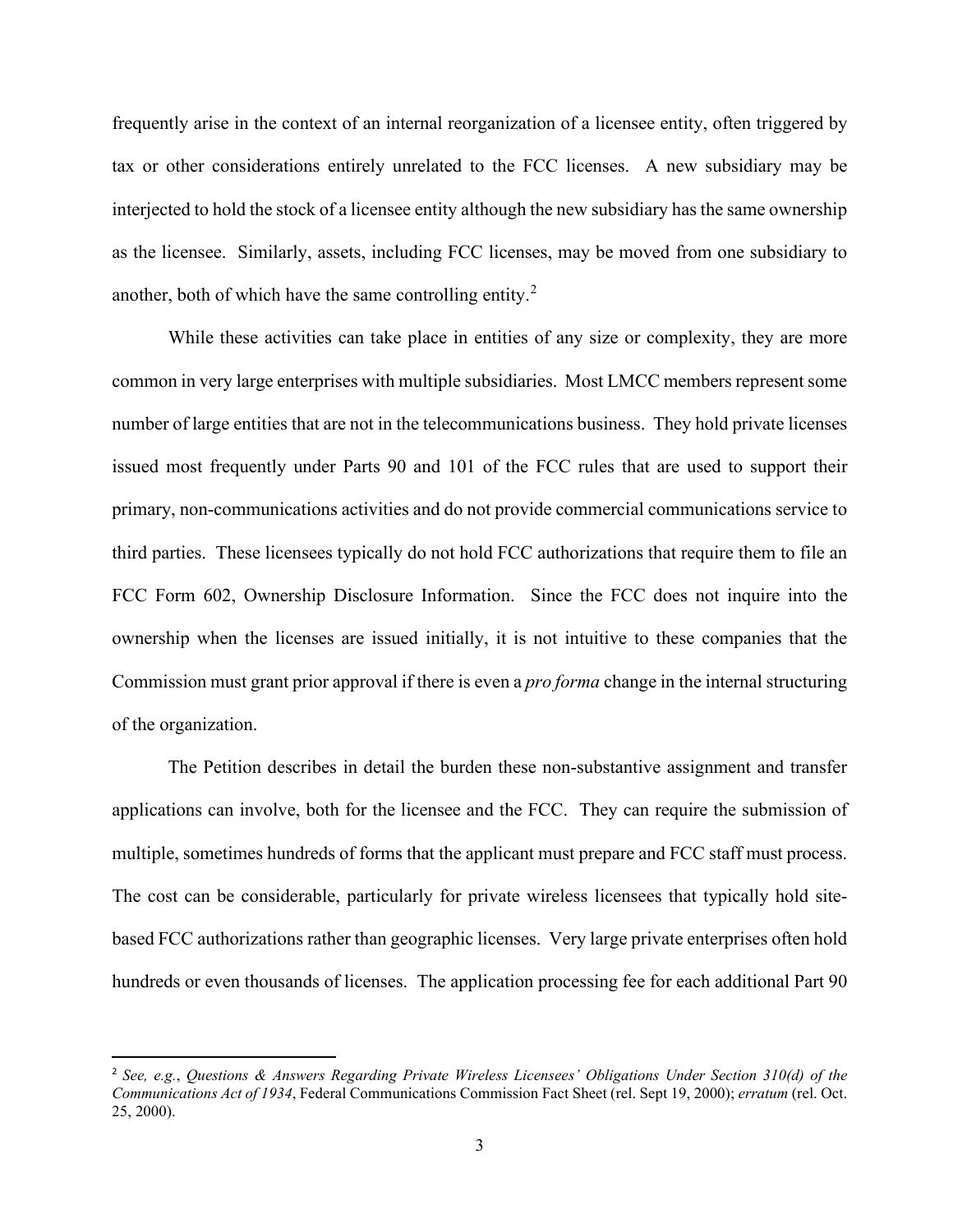and Part 101 call sign in a *pro forma* assignment or transfer application is \$70. While the cost may not be significant for a large business, and is justified when the application involves a substantial change in ownership that requires careful FCC review, it is not a productive use of funds when the change is *pro forma*, an action assumed presumptively to be in the public interest by the FCC.<sup>[3](#page-3-0)</sup> As stated in the Petition, "To the Associations' knowledge, the Commission has never refused to consent to a *pro forma* transaction."[4](#page-3-1)

Section 310(d) of the Communications Act requires the FCC to make a finding that the public interest, convenience, and necessity will be served before allowing the assignment or transfer of control of an FCC license.<sup>[5](#page-3-2)</sup> This bedrock statutory obligation ensures that the FCC will satisfy itself regarding the qualifications of an assignee or transferee before allowing the "transaction" to be consummated. When the controlling ownership of the enterprise will change as a result of the transaction, this requirement fulfills a vital regulatory purpose. However, as noted in the Petition, no such purpose is accomplished in *pro forma* changes as the FCC already has ruled on and accepted the qualifications of the controlling entity. The Petition presents a compelling argument for a change in the current rules and lays out a path that is entirely consistent with the directives of the Communications Act.<sup>[6](#page-3-3)</sup>

## **III. Non-Common Carrier Licensees Should be Exempt from All** *Pro Forma* **Filing Requirements; If Notification is Required, it Should be by Post-Consummation Notification, not Prior Approval**

The Petition proposes that the FCC replace current prior approval requirements for *pro forma* wireless assignment and transfer of control applications with a post-closing notification

<span id="page-3-0"></span><sup>3</sup> *See, e.g*., Petition at n. 30.

<span id="page-3-1"></span><sup>4</sup> Petition at 2.

<sup>5</sup> 47 U.S.C. § 310(d).

<span id="page-3-3"></span><span id="page-3-2"></span><sup>6</sup> The LMCC also supports the Petitioners' request for a Declaratory Ruling that clarifies what changes qualify as *pro forma* and what rules apply to each of the various categories of wireless licensees.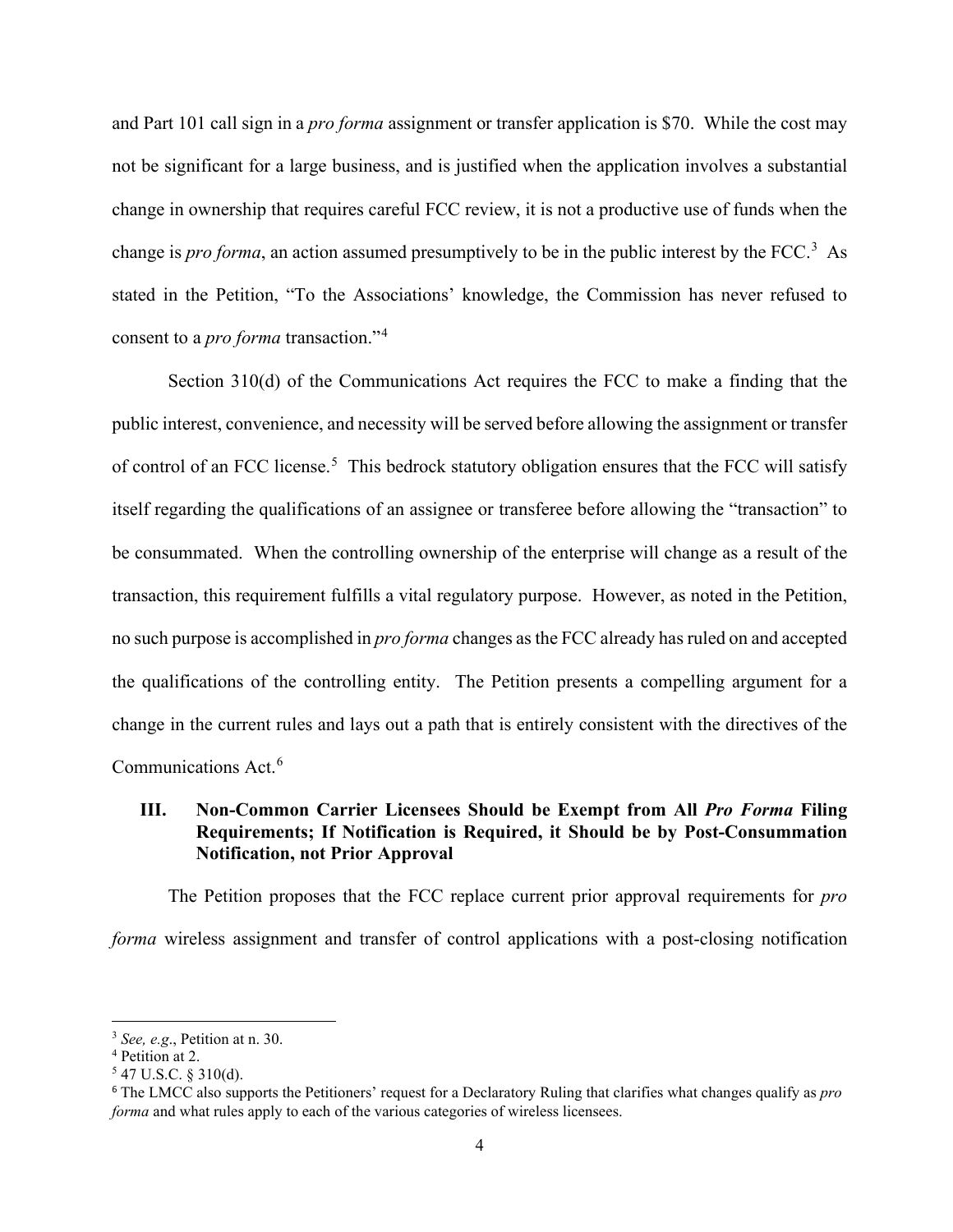process. That approach would be preferable to the current requirement and would mirror the Commission's 1998 adoption of a post-closing notification provision for *pro forma* assignment and transfer applications for common carrier licenses held by telecommunications carriers based on the Commission's forbearance authority.<sup>[7](#page-4-0)</sup>

But the LMCC urges the FCC to consider even greater relief, at least for non-common carrier licensees, consistent with the Commission's commitment to eliminate burdensome regulatory underbrush whenever possible. The FCC already has found that prior approval of *pro forma* assignments and transfers in certain licensed services is not required by the Communications Act. In its 2002 streamlining of the rules governing section 214 authorizations the FCC relied on the following determinations in its decision to eliminate all filing requirements for *pro forma* transactions:

We conclude that *pro forma* transactions in general have no impact, or a *de minimis* impact, on the public interest....<sup>[8](#page-4-1)</sup>

We…agree with commenters who contend that we should confer blanket section 214 authority for *pro forma* restructurings where the transactions would result in no changes in the carrier's ultimate ownership or control. This blanket grant would eliminate the need for the Commission to issue written approval of the transaction.<sup>[9](#page-4-2)</sup>

In that proceeding, the Commission also explicitly rejected recommendations from parties that

urged a post-consummation notice requirement:

We decline to adopt commenters' suggestions that we require applicants to file post-consummation notices of *pro forma* transactions.[10](#page-4-3)

<span id="page-4-0"></span><sup>7</sup> Petition at 5-6; *See Communications Bar Ass'ns Petition for Forbearance from Section 310(d) of the Communications Act Regarding Non-Substantial Assignments of Wireless Licenses and Transfers of Control Involving Telcomms. Carriers*, Memorandum Opinion and Order, 13 FCC Rcd 6293 (1998).

<span id="page-4-1"></span><sup>8</sup> *Implementation of Further Streamlining Measures for Domestic Section 214 Authorizations*, Report and Order, 17 FCC Rcd 5517 at ¶ 50 (2002).

<span id="page-4-2"></span> $^{9}$  *Id.* at ¶ 51.

<span id="page-4-3"></span><sup>10</sup> *Id*. at ¶ 54.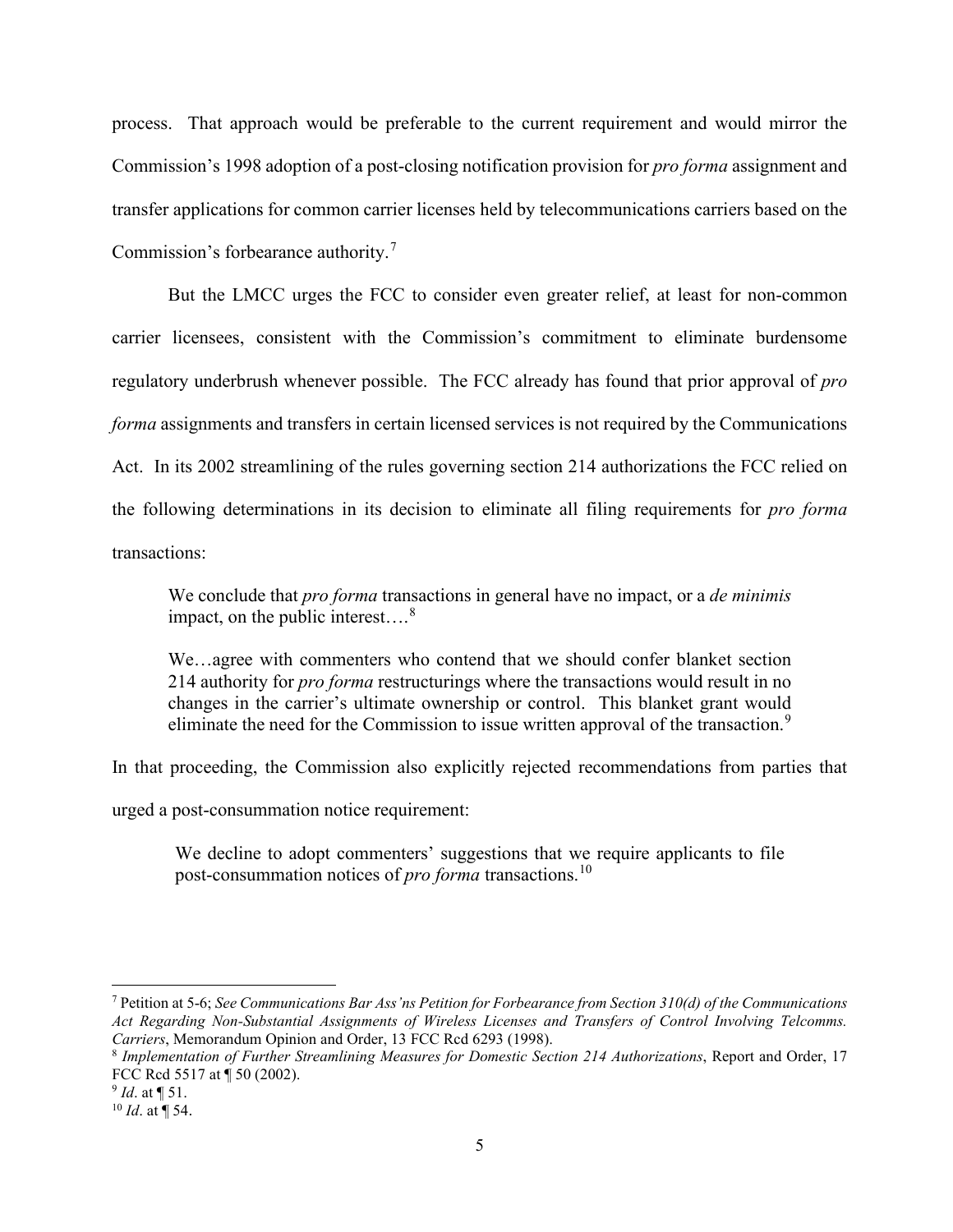The Commission had reached a similar conclusion with regard to its statutory obligation as long ago as 1985 when it eliminated certain filing requirements for licensees in the Cable Television Relay Service. No application is needed "where ownership transfer does not result in a change in the identity of the licensee or the ultimate controlling interest of the licensee."<sup>[11](#page-5-0)</sup>

Having determined, in the LMCC's opinion correctly, that the Communications Act does not mandate FCC approval of assignments and transfers for those license categories when the controlling ownership has not changed, the Commission should extend relief from that burdensome and unnecessary filing requirement to all wireless licenses.<sup>[12](#page-5-1)</sup> If the FCC believes the public interest is served by retention of the post-closing notification requirement for common carrier licensees, it nevertheless should exempt licensees of non-common carrier systems from all filing requirements. Private systems, by definition, do not provide service to the public. Wireless facilities are used to conduct business and governmental activities more safely and efficiently. The ownership of these licenses typically is not a matter of record with the FCC.<sup>[13](#page-5-2)</sup> There is no obvious public interest in requiring these licensees to report internal changes that leave that controlling ownership undisturbed. Of course, an application must be filed to effect the assignment of an authorization from one entity to another, even if they are under common ownership, but prior approval of such applications should not be required. Such filings should be considered as notifications only.

<span id="page-5-0"></span><sup>11</sup> Petition at 5; citing *Amendment of Part 78 of the Commission's Rules Concerning Licensing Procedures and Reporting Requirements in the Cable Television Relay Service*, Report and Order, 100 FCC 2d 1136 at ¶ 12 (1985). <sup>12</sup> The LMCC also endorses the position that changes in corporate form in which the licensee retains its same federal

<span id="page-5-1"></span>taxpayer identification ("TIN") number should not be treated even as *pro forma* changes, but as permissible administrative updates. Petition at 15. If that requires updates to the ULS system, in the interim licensees should be permitted to notify the FCC by letter listing the call signs involved and the FCC itself can makes the necessary changes to the licensee entity type. The public interest would not be jeopardized by this approach as there are other publicly available governmental portals where such changes are recorded.

<span id="page-5-2"></span><sup>&</sup>lt;sup>13</sup> Private licensees that acquire auctioned spectrum, either by participating in the auction process or through secondary market transaction, are required to disclose their ownership by filing FCC Form 602s.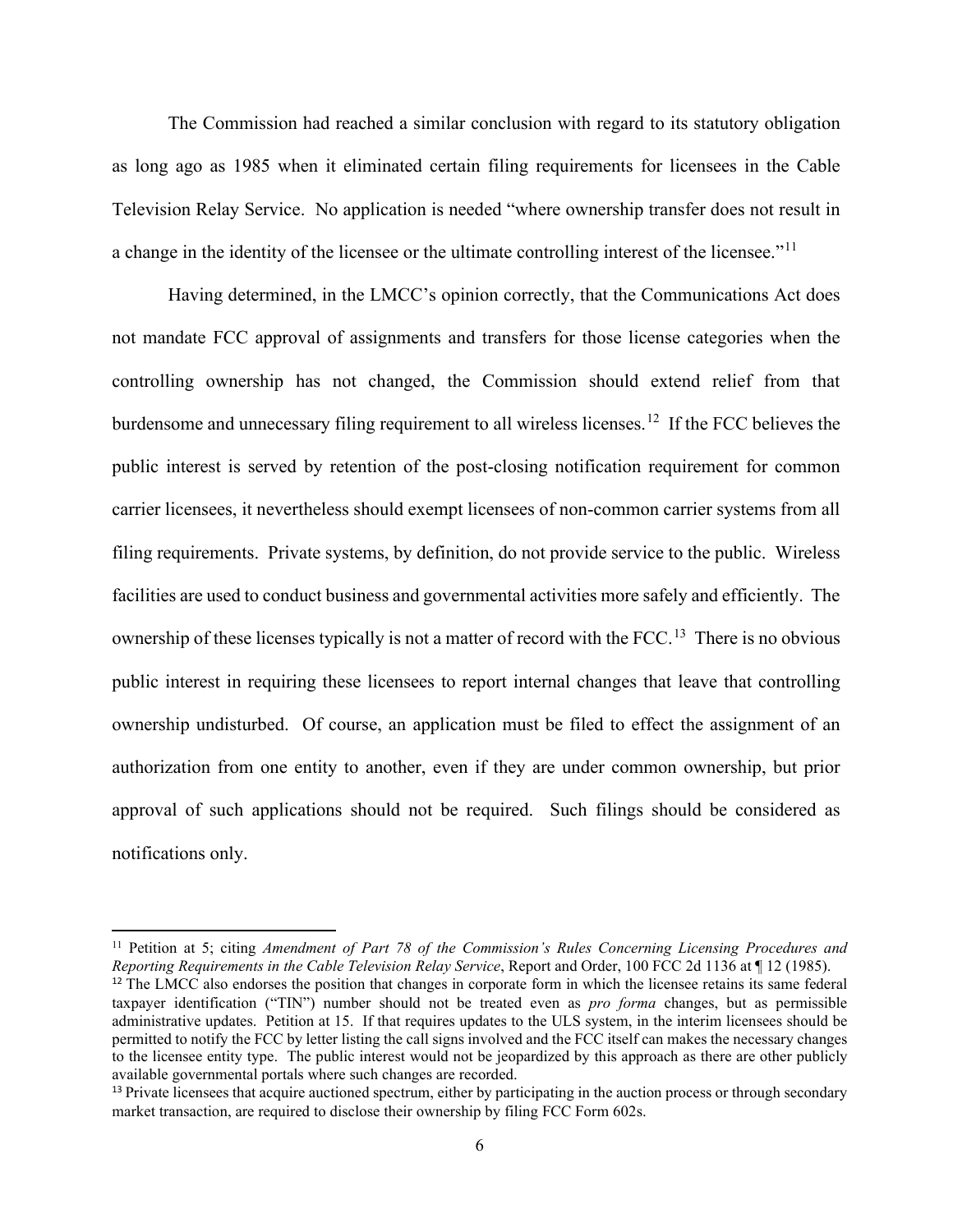The LMCC appreciates that many private licensees qualify for conditional authority under FCC Rule Section 90.159(c) upon the filing of an application for either substantive or *pro forma*  assignments and transfers of control and that most such applications are processed under the Immediate Approval Procedures set out in FCC Rule Section 1.948(j)(2). These provisions largely eliminate the delays that sometimes accompany assignment and transfer applications that do not qualify under either of those rules. But applications that are processed quickly still can require substantial time and cost to prepare and as noted above can trigger very large FCC filing fees depending on the number of call signs involved. Allowing *pro forma*, non-substantive transactions to take place without FCC involvement through either prior approval or post-closing notification would allow those resources to be put to more productive use without in any way compromising the Commission's statutory obligation to review the qualifications of its licensees or to ensure that spectrum is used in furtherance of the public interest.

If the FCC concludes that it must exercise oversight of even *pro forma* assignments and transfers of control of non-common carrier licenses, the LMCC urges that the less burdensome post-notification process be adopted for all the reason set out in the Petition.

### **IV. Adoption of the Proposed Rule Changes Should Not be Delayed Until ULS and the Forms 603/608 Have Been Modified**

The LMCC agrees with the Petition's recommendations regarding modification of FCC Forms 603 and 608 for *pro forma* assignment and transfer of control applications. It also agrees that ULS should be modified to allow the use of administrative updates to report changes in entity type when there is no change in the licensee's TIN.<sup>[14](#page-6-0)</sup> But adoption of the rule changes proposed herein should not depend on completion of those efforts. Implementing changes to governmental forms and databases can be a lengthy process and requires budget approvals that may be particularly

<span id="page-6-0"></span><sup>14</sup> *See* n. 12, *supra*.